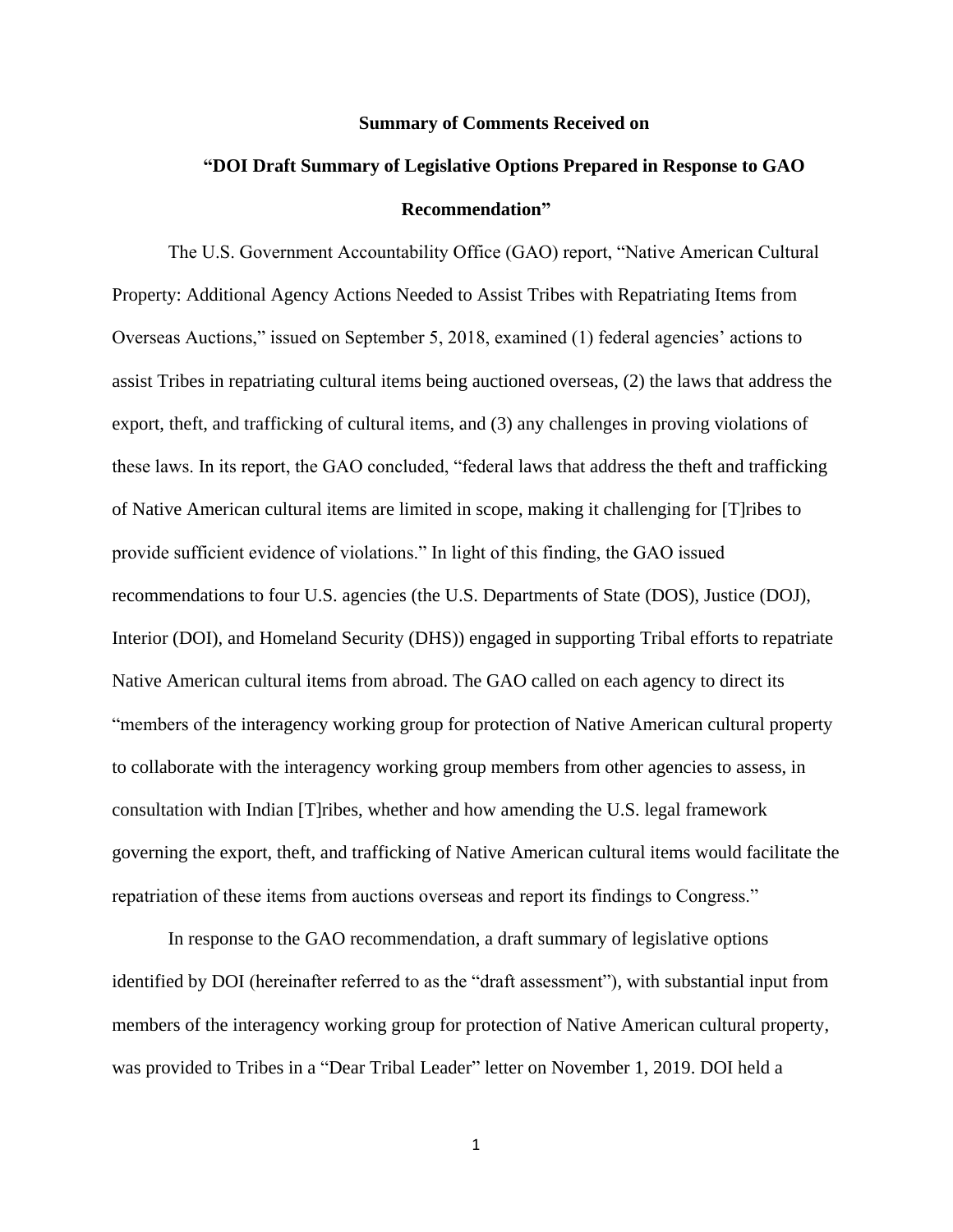listening session on the draft assessment on November 12, 2019, at the We-Ko-Pa Conference Center, Fort McDowell Yavapai Nation, Arizona. The session was held on the margins of the annual conference on repatriation of cultural heritage organized by the Association on American Indian Affairs. A telephonic consultation was held on the draft assessment on January 14, 2020, and comments were accepted until February 14, 2020. Below is a summary of the comments DOI received from the listening session, the Tribal consultation, and the written comments. Due to the sensitive nature of the subject, specific identifying information has not been included in the summary. (Hereinafter, for brevity and clarity, Native American cultural items, archaeological resources, and objects of antiquity will be referred to as "items.")

# **General support for the Safeguarding Tribal Objects of Patrimony (STOP) Act and the draft assessment**

Several commenters stated that they were in support of the federal government developing and consulting with Tribes on the draft assessment. The commenters were also pleased that the federal government supported exportation requirements on items.

One Tribe and one Tribal consortium stated that the STOP Act is the most efficient method for providing restrictions on the exportation of items.

One Tribe and one Tribal consortium supported all of the options presented in the draft assessment; however, they submitted various comments and suggested edits that are included in the below summary.

One Tribe and two Tribal consortia commented that all Tribes have inherent authority over their own property, which the draft assessment and the STOP Act do not expressly acknowledge. They would like to see this acknowledgement in the final assessment presented to the GAO.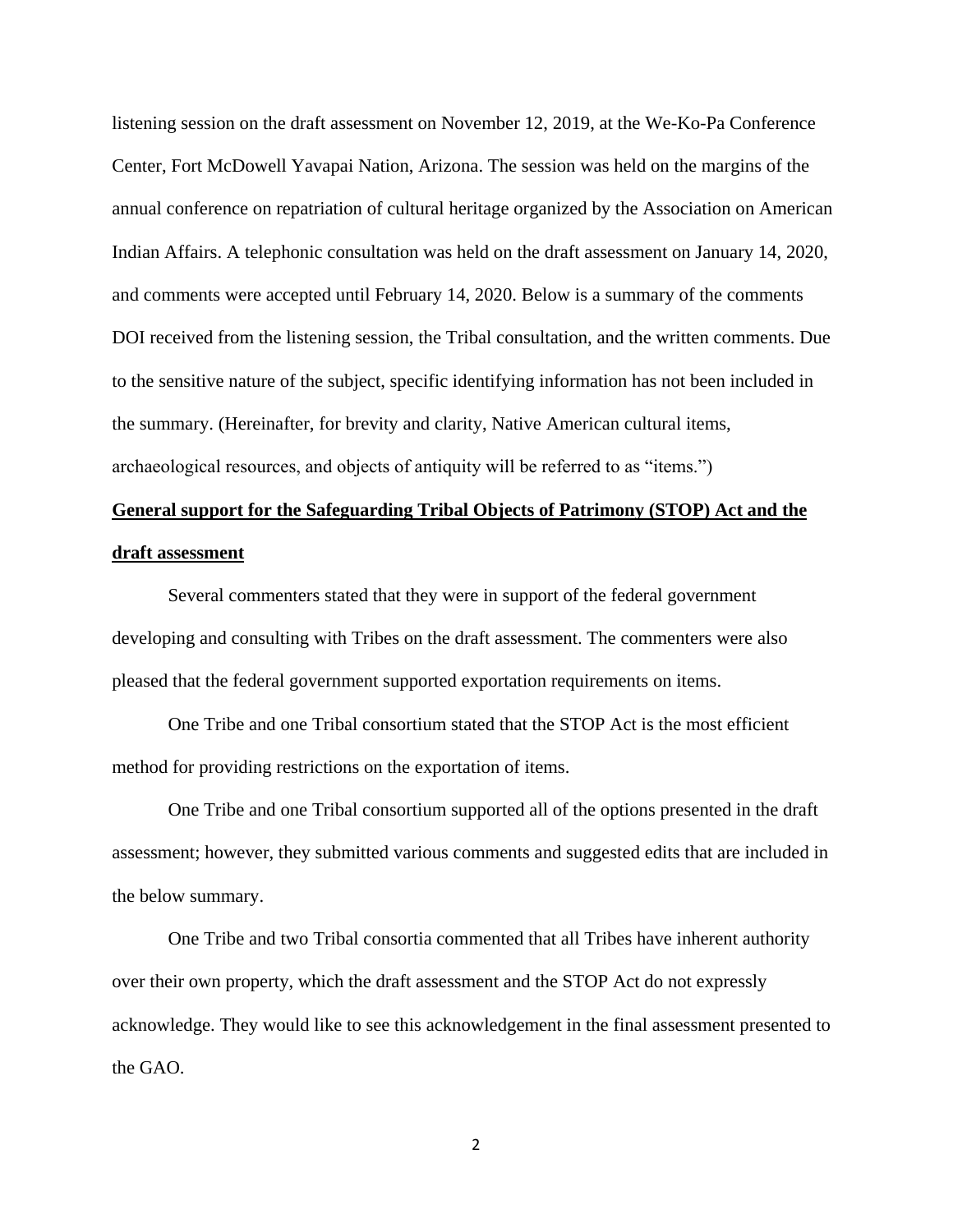One Tribe commented that the 60-day timeframe to establish credible evidence to support forfeiture after items are seized is appropriate and accurate.

# **Draft Assessment Option 1: Prohibit export of items "obtained in violation" of existing domestic cultural property laws**

One Tribe and one Tribal consortium recommended the inclusion of the Antiquities Act whenever the Native American Graves Protection and Repatriation Act (NAGPRA) and the Archaeological Resources Protection Act (ARPA) are mentioned in the draft assessment.

Four Tribes expressed specific support for this option in the draft assessment. They stated that an explicit ban on these items would deter future theft and provide legal justification for foreign governments to return wrongfully obtained items.

One Tribal consortium representative commented that this particular option is a good idea, but it is not enough in itself.

Another Tribal consortium representative stated that one of the problems with NAGPRA is the start date [i.e., that it has been interpreted to have limited application prior to 1990], and another problem is that NAGPRA only covers federal lands and collections, not private lands.

Several commenters expressed concern that ARPA, NAGPRA, and the Antiquities Act are not broad enough, as written, to protect items from unlawful exportation. These commenters expressed the need for broader national coverage.

# **Draft Assessment Option 2: Prohibit export of Native American items except in compliance with permit**

Three Tribes stated that there should be an export certification system that requires exporters seeking to export items that are subject to ARPA, NAGPRA, and the Antiquities Act to obtain a certificate. Furthermore, two of these Tribes suggested that the exporter should be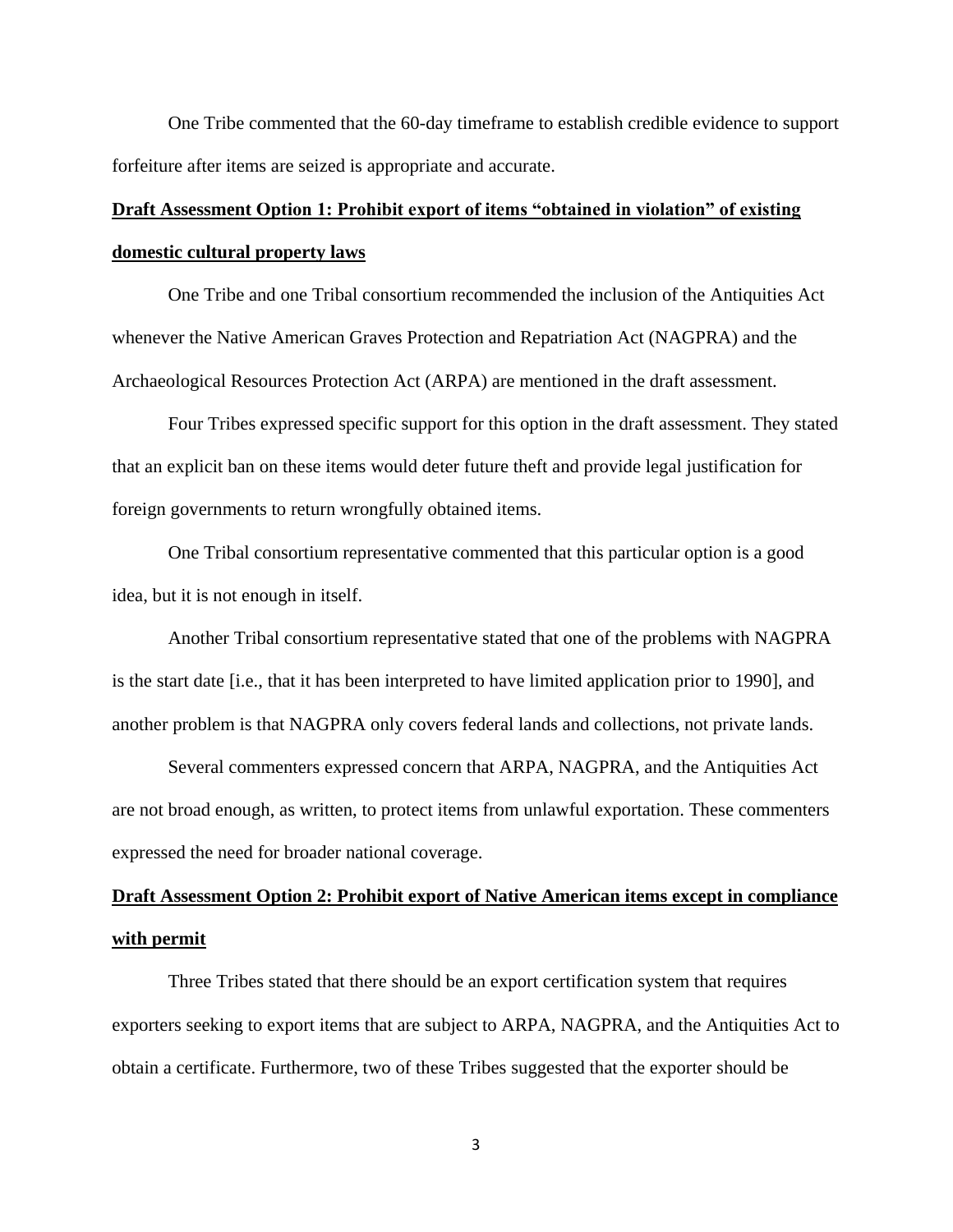required to self-attest that the items were legally obtained before being eligible for an export certificate. These two Tribes believed that this type of certificate would provide clarity to exporters and United States Customs and Border Protection agents to determine which items are able to be legally exported from the United States. However, the third Tribe expressed concerns that the creation of a specific list of items prohibited from export would force Tribes to share confidential and sacred information. This Tribe also stated that the creation of a list could be difficult to expand, when necessary.

One Tribe disagreed with the draft assessment's assertion that an attestation and issuance of an export certificate could hamper or negate future criminal investigation and seizure of an item. Conversely, the Tribe stated that this type of certificate is integral to the return of an item possessed overseas.

Additionally, three Tribes would like to see a screening mechanism implemented in conjunction with certification system to ensure that Tribes have an opportunity to review items prior to export.

One commenter stated that any permit or certification requirement should encompass any Native American items originally taken from federal lands, or acquired or held by a federal museum, after 1990.

# **Draft Assessment Option 3: Require a declaration to export Native American cultural items**

One Tribal consortium commented that some countries' laws take a holistic approach to protecting cultural property. This Tribal consortium further stated that some countries maintain information on owners of cultural heritage, and this information is used to protect against theft or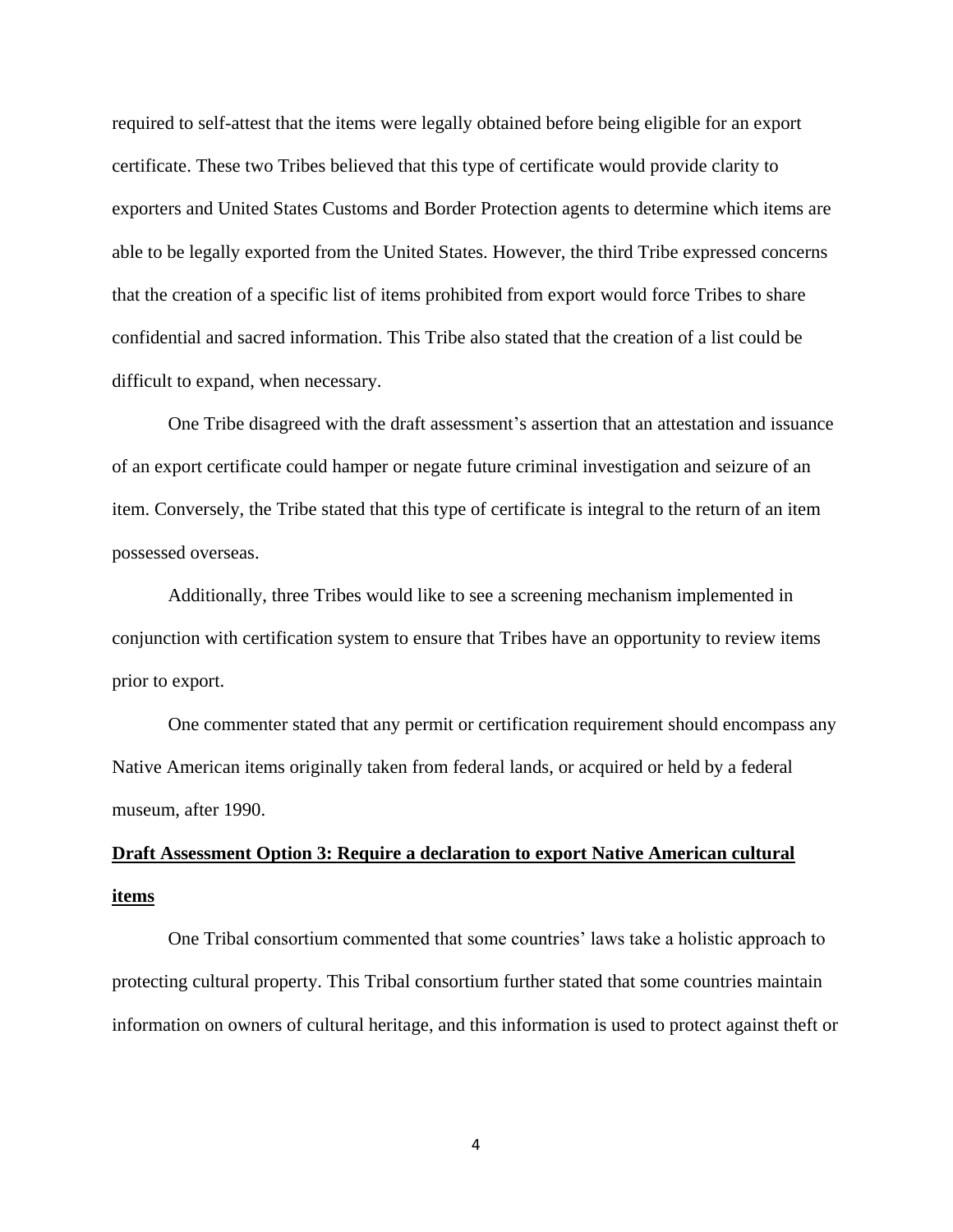improper exportation. One Tribe stated that the federal government should gather information about items from exporters ahead of exportation.

One Tribe stated that a declaration process alone would have the same effect as a certification. This Tribe also expressed concern that a declaration would meet the standards under the 1970 UNESCO Convention on the Means of Prohibiting and Preventing the Illicit Import, Export and Transfer of Ownership of Cultural Property (1970 Convention).

### **Draft Assessment Option 4: Strengthen existing domestic laws**

One Tribe and two Tribal consortia stated that current laws create a "checkerboard of protections" based on the status of the land where the item was taken and the time period of when it was taken.

On Tribe and one Tribal consortium commented that there are laws that protect certain animals regardless of where they are found, and the Tribes would like to see a complete prohibition on the possession and sale of Native American remains and items, regardless of where they were found or what entity possesses them.

Two Tribes suggested that ARPA, NAGPRA, and the Antiquities Act be amended to include stronger penalties for the exportation of items obtained in violation of these laws.

One Tribe commented that increased federal funding for enforcement of current laws addressing international trafficking was necessary, as was increased penalties for applicable laws.

#### **Option 5: Support Tribes in strengthening their laws**

Several Tribes commented that they are generally in support of strengthening Tribal laws related to the exportation of items; however, one Tribe suggested that this was not enough to significantly curb unlawful exportation.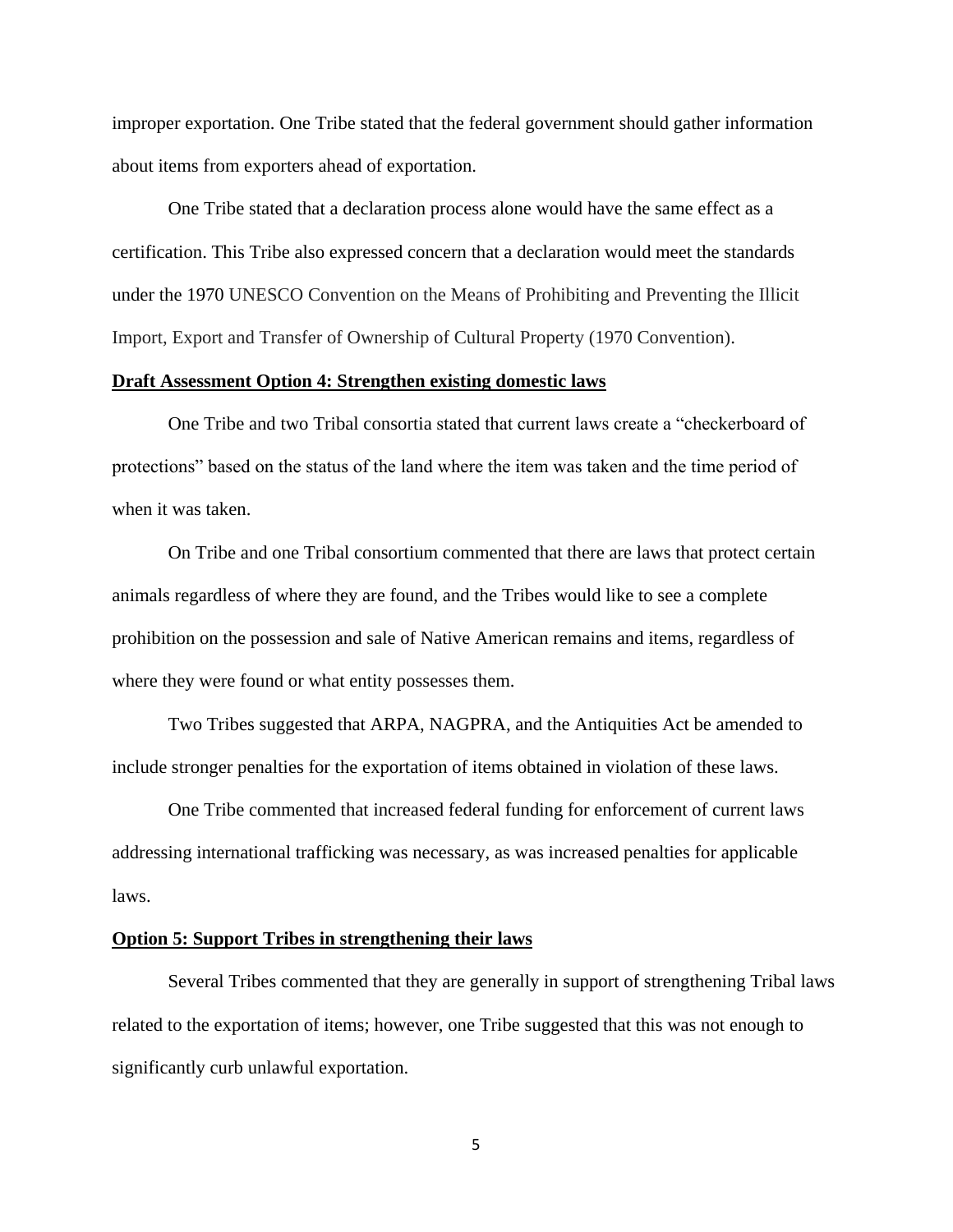One Tribal consortium stated that Tribal customs and laws that protect these items should serve as the primary source of law and that the United States must defer to these Tribal laws when seeking to protect such items. The Tribal consortium also stated that consultation with Tribes is of the utmost importance when any item is exported, and the authority to possess or export the item must come directly from the Tribe.

One Tribal representative expressed concern that the option of reinforcing Tribal laws should take into account that some of the most important Tribal laws relating to these matters are not written and must not be written.

One Tribe commented that it was a worthy goal to seek to incorporate Tribal law in defining the scope of items prohibited from export.

### **Option 6: Support for legitimate trade of Native American arts and crafts**

One Tribe commented that they supported the provision of resources to promote the legitimate trade in Native American art and craftwork internationally.

One Tribal consortium stated that it would like to see additional support and resources to promote the difference between legitimate Native American art and craftwork and sensitive cultural heritage both domestically and internationally. This could also include increased access to Native American artists and craftspeople from international markets.

Several commenters stated that export prohibitions and certificate requirements will not harm the legitimate trade of Native American art and craftwork. These commenters suggested that these types of controls will result in increased confidence in items that are legitimately offered for sale domestically and internationally.

### **Additional comments**

### **Voluntary repatriation framework**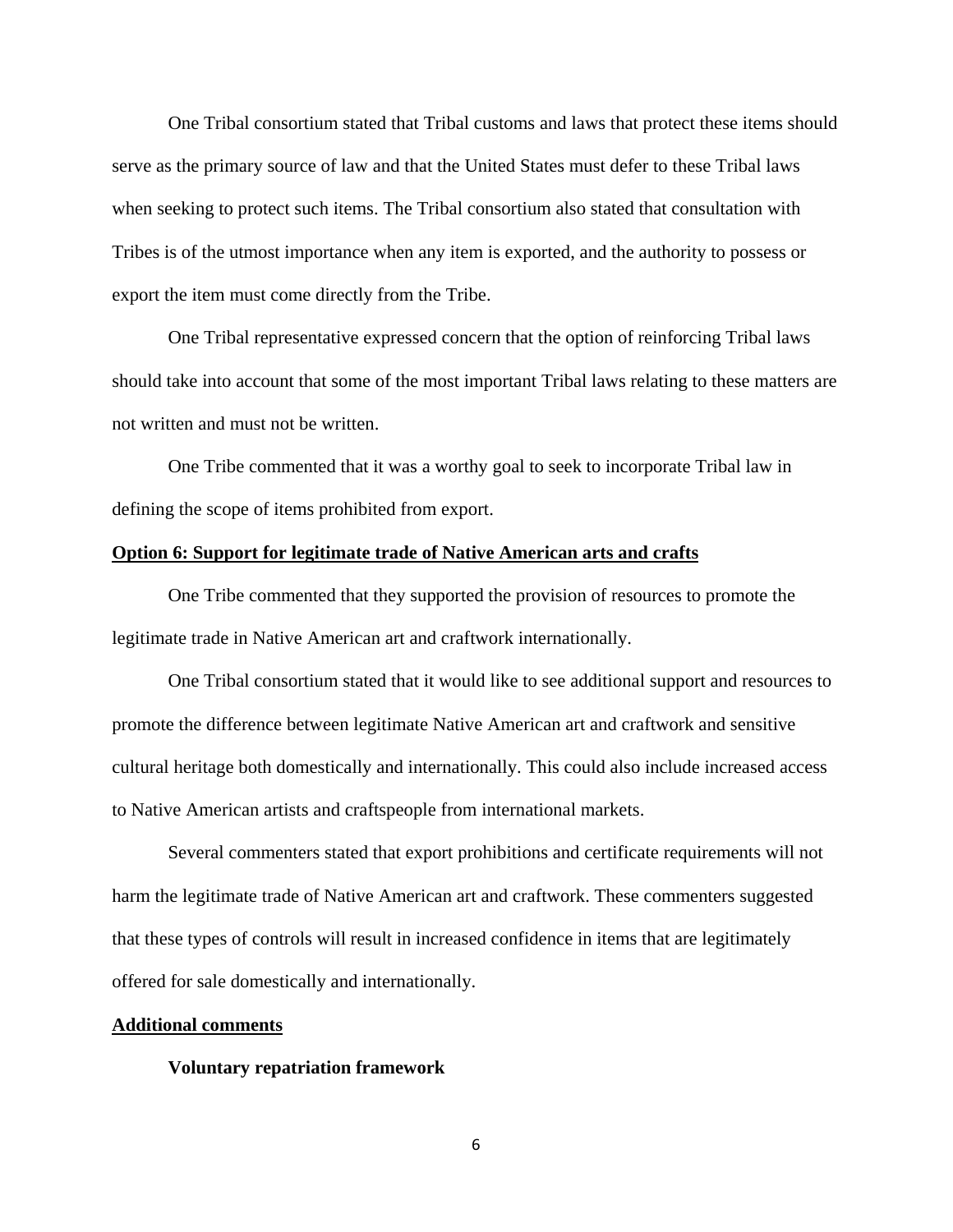Two Tribes suggested a voluntary repatriation framework should be included with any legislation. The Tribes stated that such a framework could include a referral program to facilitate the return of items from individuals or organizations to the appropriate Tribe.

### **Confirmation of presidential authority for agreements under the 1970 Convention**

Two Tribes commented that any legislative framework relating to international exportation and repatriation should expressly confirm the President's authority to enter into agreements to request the return of items from foreign countries under the 1970 Convention.

#### **Burden of proof**

One Tribal representative suggested addressing the burden of proof. Under NAGPRA now, museums ask for information from Tribes to establish affiliation, and the commenter stated that this puts too heavy a burden on Tribes, far beyond what the commenter believed was required to establish affiliation in cases of unintended excavation.

### **Sharing of confidential information**

One Tribal representative stated that there should be an explicit prohibition on sharing confidential information provided in the course of consultation, not only a protection against public disclosure under the Freedom of Information Act of information provided to the government, but also a requirement that different Tribes not disclose confidential information provided by other Tribes.

#### **Custody of repatriated items**

One Tribal representative emphasized that the repatriation process should ensure that items being returned go directly to the affiliated Tribes without going through federal government custody.

### **Federal and Tribal working groups**